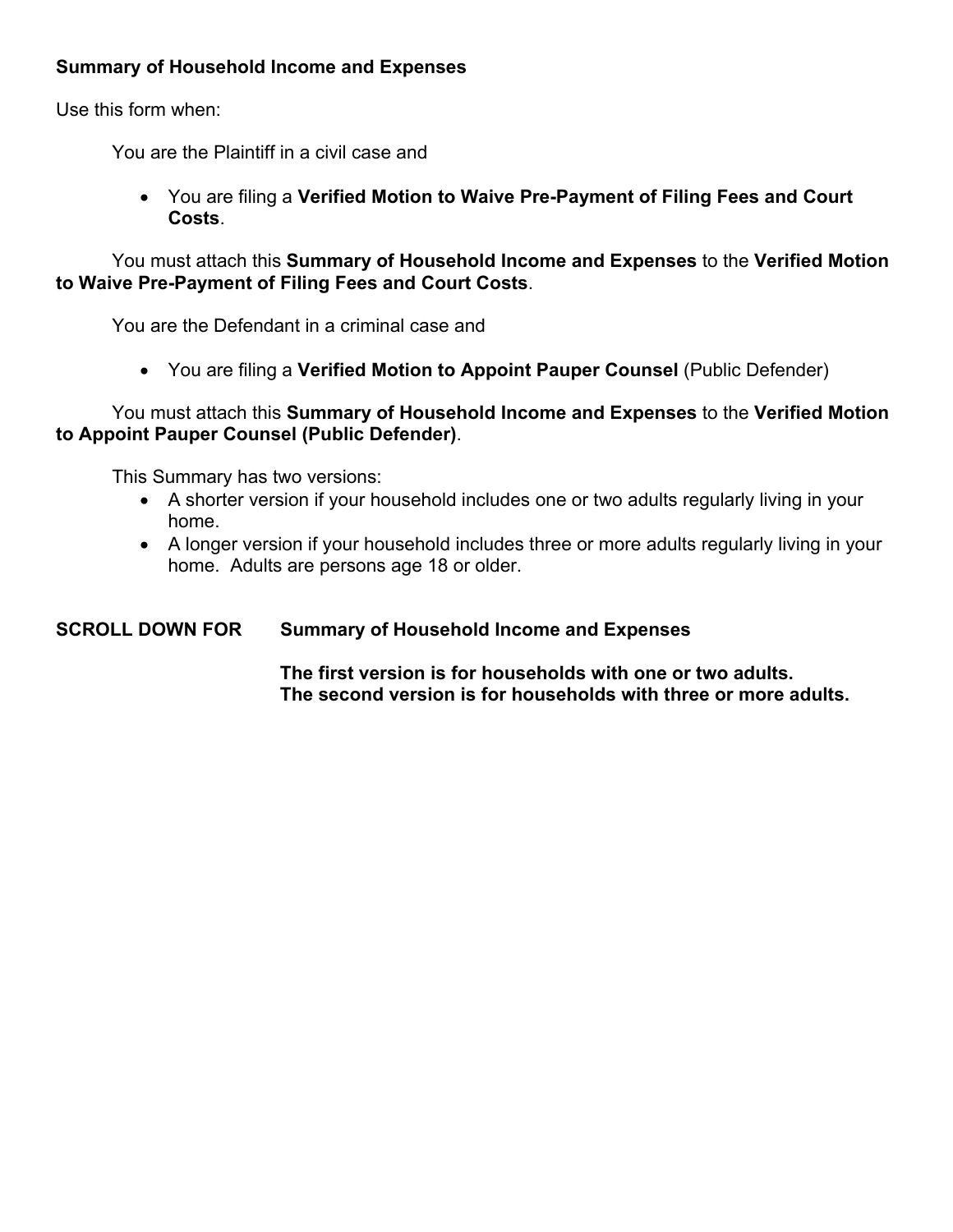#### **SUMMARY OF HOUSEHOLD INCOME AND EXPENSES**

#### **(attach to Verified Motion to Waive Pre-Payment of Filing Fees and Court Costs or to Appoint Pauper Counsel)**

## **(1) List all the persons age 18 and older who live in or stay at your home in regular basis:**

| Adult Household Member #1 [Myself] |               |     | <b>Adult Household Member #2</b> |               |     |
|------------------------------------|---------------|-----|----------------------------------|---------------|-----|
| Name:                              |               |     | Name:                            |               |     |
| Address                            |               |     | Address                          |               |     |
| Address                            |               |     | Address                          |               |     |
| City                               | State         | Zip | City                             | State         | 7in |
| Telephone                          |               |     | Telephone (                      |               |     |
| Email                              |               |     | Email                            |               |     |
| Age                                | Date of Birth |     | Age                              | Date of Birth |     |

#### **(2) List employment, wages and all other sources of income. Include income and benefits you receive on behalf of any person, child or adult, who lives or stays in this home regularly.**

| <b>Myself</b>                      | <b>Weekly amount</b> | <b>Adult Member #2</b>             | <b>Weekly amount</b> |
|------------------------------------|----------------------|------------------------------------|----------------------|
| Name of Employer                   |                      | Name of Employer                   |                      |
|                                    |                      |                                    |                      |
| Weekly gross income (before taxes) | \$                   | Weekly gross income (before taxes) | \$                   |
|                                    |                      |                                    |                      |
| Unemployment compensation          | \$                   | Unemployment compensation          | \$                   |
| <b>TANF Benefits</b>               | \$                   | <b>TANF Benefits</b>               | \$                   |
| Food Stamps                        | \$                   | Food Stamps                        | \$                   |
| Housing Assist (value)             | \$                   | Housing Assist (value)             | \$                   |
| <b>SSI/SSD Benefits</b>            | \$                   | <b>SSI/SSD Benefits</b>            | \$                   |
| <b>Workers Compensation</b>        | \$                   | <b>Workers Compensation</b>        | \$                   |
| Other Retirement or Pension        | \$                   | Other Retirement or Pension        | \$                   |
| <b>Child Support</b>               | \$                   | <b>Child Support</b>               | \$                   |
| Other (specify)                    | \$                   | Other (specify)                    | \$                   |
| <b>TOTAL</b>                       | \$                   | <b>TOTAL</b>                       | \$                   |

#### **(3) Other Employment Information**

| <b>Myself</b>                              | <b>Adult Member #2</b>                     |
|--------------------------------------------|--------------------------------------------|
| If not working, why not?                   | If not working, why not?                   |
|                                            |                                            |
|                                            |                                            |
|                                            |                                            |
| When and where last work? For how long?    | When and where last work? For how long?    |
|                                            |                                            |
|                                            |                                            |
|                                            |                                            |
| What efforts have been made to find a job? | What efforts have been made to find a job? |
|                                            |                                            |
|                                            |                                            |
|                                            |                                            |

## **(4) List all the persons age 17 and younger who live in or stay at your home on regular basis:**

|  | . A ~ ^ | Date of Birth | <b>Name of Other Parent</b> |
|--|---------|---------------|-----------------------------|
|  |         |               |                             |
|  |         |               |                             |
|  |         |               |                             |
|  |         |               |                             |
|  |         |               |                             |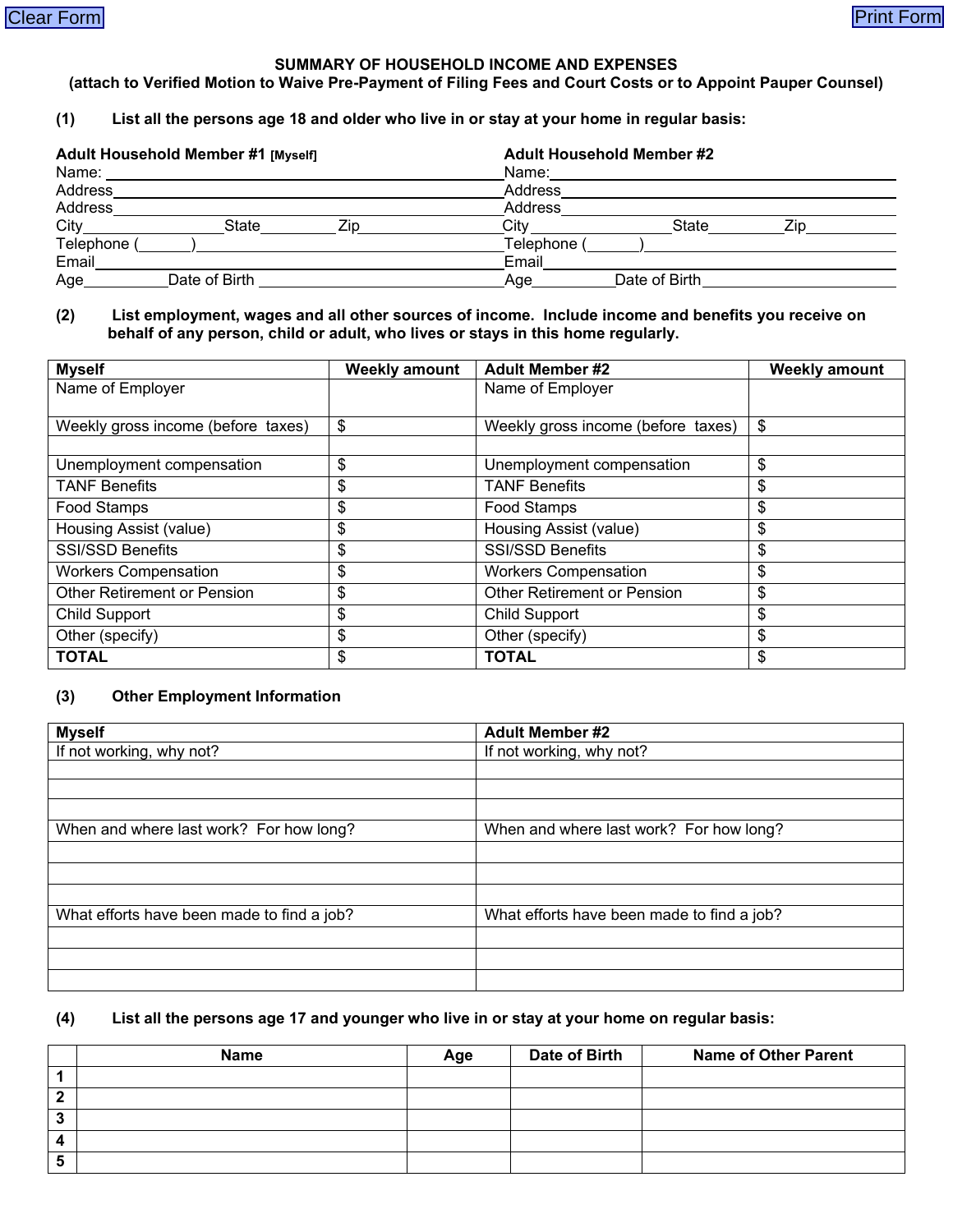# **(5) List your weekly household expenses:**

| <b>Item</b>                  | <b>Amount</b> | <b>Item</b>                         | <b>Amount</b> |
|------------------------------|---------------|-------------------------------------|---------------|
| Rent or Mortgage             |               | Other insurance                     |               |
| Utilities (gas, water, elec) | ъ             | Personal hygiene and care           |               |
| Cell phone                   |               | Entertainment                       |               |
| Food and snacks              | æ             | Internet, cable and television fees | S             |
| Child care                   | æ<br>ъ        | Tobacco - Cigarettes                |               |
| Child support                | æ             | Loan payments                       | ъ             |
| Transportation (bus or car)  | œ<br>ъ        | Furniture/appliance rental          | ъ             |
| Car insurance                | \$            | <b>Miscellaneous</b>                |               |
| Medical and dental bills     | ъ             | Credit card payments                |               |
| Medical insurance            |               | Other                               |               |
| Clothing                     |               | <b>TOTAL</b>                        |               |

## **(6) Bank Accounts and Credit Card Accounts**

| Type of Account (checking-<br>savings-CD-credit card) | Name of Bank or Financial Institution<br>or Credit Card Company | <b>Balance</b> |
|-------------------------------------------------------|-----------------------------------------------------------------|----------------|
| Savings and Checking                                  |                                                                 |                |
| Credit card (if no balance, credit limit)             |                                                                 |                |
| Credit card (if no balance, credit limit)             |                                                                 |                |
| 401(K) or other retirement account                    |                                                                 |                |
| Certificate of Deposit/Other                          |                                                                 |                |

## **(7) Other Assets and Property Leased or Owned**

| <b>Item</b>                    | <b>Description (Year, Make, Model)</b> | Value |
|--------------------------------|----------------------------------------|-------|
| Real estate - property         |                                        |       |
| Trucks, car, motorcycle, moped |                                        |       |
| Boats, RVs, ATVs, etc.         |                                        |       |
| Furniture - appliances         |                                        |       |
| TVs and gaming systems         |                                        |       |
| Tools                          |                                        |       |
| Jewelry                        |                                        |       |
| Stocks and Bonds/Other         |                                        |       |

## **(8) Other**

| Question                                                                                                                  | <b>YES</b> | <b>NO</b> | Value |
|---------------------------------------------------------------------------------------------------------------------------|------------|-----------|-------|
| Are you the beneficiary of a trust?                                                                                       |            |           |       |
| Have you inherited any money or property within the last 12 months?                                                       |            |           |       |
| Have you won any money or property valued at \$100 or more within the last<br>12 months? (bingo, lottery, gambling, etc.) |            |           |       |
| Does anyone owe you any money? How much?                                                                                  |            |           |       |
| Did you file an income tax return for last year?                                                                          |            |           |       |
| If so, do you have an income tax refund check due?                                                                        |            |           |       |

**\_\_\_\_\_\_\_\_\_\_\_\_\_\_\_\_\_\_\_\_\_\_\_\_\_\_\_\_\_\_\_\_\_\_\_\_\_\_\_\_\_\_\_\_\_\_\_\_\_\_\_\_\_\_\_\_\_\_\_\_\_\_\_\_\_\_\_\_\_\_\_\_\_\_\_\_\_\_\_\_\_\_\_\_\_\_\_\_\_\_\_\_\_\_\_\_\_ \_\_\_\_\_\_\_\_\_\_\_\_\_\_\_\_\_\_\_\_\_\_\_\_\_\_\_\_\_\_\_\_\_\_\_\_\_\_\_\_\_\_\_\_\_\_\_\_\_\_\_\_\_\_\_\_\_\_\_\_\_\_\_\_\_\_\_\_\_\_\_\_\_\_\_\_\_\_\_\_\_\_\_\_\_\_\_\_\_\_\_\_\_\_\_\_\_** 

## **(9) List any other information or facts or special circumstances you want the Judge to know.**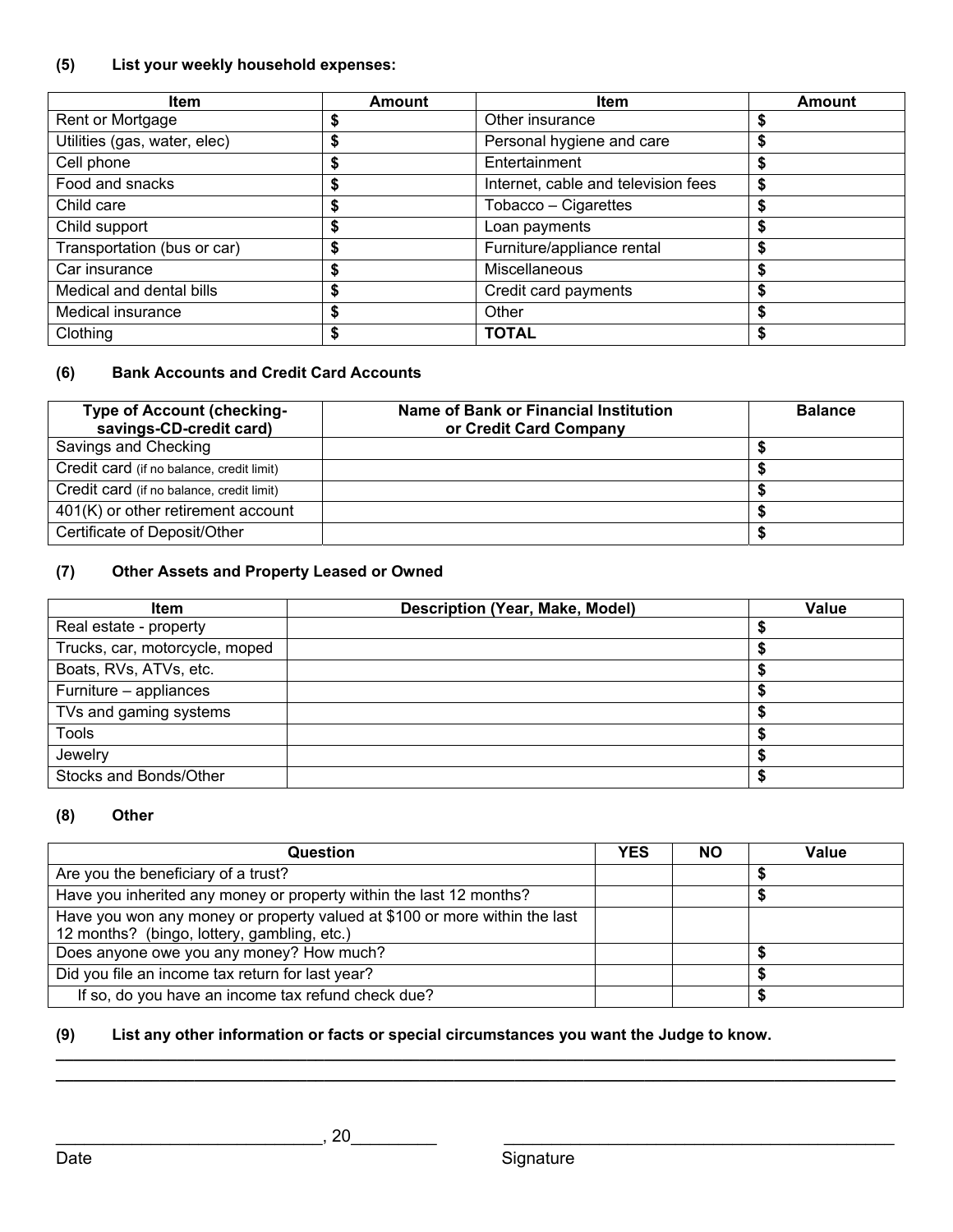#### **SUMMARY OF HOUSEHOLD INCOME AND EXPENSES**

#### **(attach to Verified Motion to Waive Pre-Payment of Filing Fees and Court Costs or to Appoint Pauper Counsel)**

#### **(1) List all the persons age 18 and older who live in or stay at your home in regular basis:**

|                                  | Adult Household Member #1 [Myself] |     | <b>Adult Household Member #3</b>                                                                                                                                                                                               |               |                                                                                                                                                                                                                                |
|----------------------------------|------------------------------------|-----|--------------------------------------------------------------------------------------------------------------------------------------------------------------------------------------------------------------------------------|---------------|--------------------------------------------------------------------------------------------------------------------------------------------------------------------------------------------------------------------------------|
|                                  |                                    |     | Name and the contract of the contract of the contract of the contract of the contract of the contract of the contract of the contract of the contract of the contract of the contract of the contract of the contract of the c |               |                                                                                                                                                                                                                                |
| Address                          |                                    |     | Address                                                                                                                                                                                                                        |               |                                                                                                                                                                                                                                |
| City                             | State                              | Zip | City                                                                                                                                                                                                                           | State         | Ziper and the set of the set of the set of the set of the set of the set of the set of the set of the set of the set of the set of the set of the set of the set of the set of the set of the set of the set of the set of the |
| Telephone (                      |                                    |     | Telephone (                                                                                                                                                                                                                    |               |                                                                                                                                                                                                                                |
| Email                            |                                    |     | Email                                                                                                                                                                                                                          |               |                                                                                                                                                                                                                                |
| Age                              | Date of Birth                      |     | Age                                                                                                                                                                                                                            | Date of Birth |                                                                                                                                                                                                                                |
| <b>Adult Household Member #2</b> |                                    |     | Adult Household Member #4                                                                                                                                                                                                      |               |                                                                                                                                                                                                                                |
| Address                          |                                    |     | Address                                                                                                                                                                                                                        |               |                                                                                                                                                                                                                                |
| <b>City City</b>                 | State                              | Zip | City                                                                                                                                                                                                                           | State         | $\mathsf{Zip} \_\_\_\_\_\_\$                                                                                                                                                                                                   |
| Telephone (                      |                                    |     | Telephone (                                                                                                                                                                                                                    |               |                                                                                                                                                                                                                                |
| Email                            |                                    |     | Email                                                                                                                                                                                                                          |               |                                                                                                                                                                                                                                |
| Age                              | Date of Birth                      |     | Age                                                                                                                                                                                                                            | Date of Birth |                                                                                                                                                                                                                                |

#### **(2) List employment, wages and all other sources of income. Include income and benefits you receive on behalf of any person, child or adult, who lives or stays in this home regularly.**

| <b>Myself</b>                      | <b>Weekly amount</b> | <b>Adult Member #3</b>             | <b>Weekly amount</b> |
|------------------------------------|----------------------|------------------------------------|----------------------|
| Name of Employer                   |                      | Name of Employer                   |                      |
|                                    |                      |                                    |                      |
| Weekly gross income (before taxes) | \$                   | Weekly gross income (before taxes) | \$                   |
|                                    |                      |                                    |                      |
| Unemployment compensation          | \$                   | Unemployment compensation          | \$                   |
| <b>TANF Benefits</b>               | \$                   | <b>TANF Benefits</b>               | \$                   |
| Food Stamps                        | \$                   | Food Stamps                        | \$                   |
| Housing Assist (value)             | \$                   | Housing Assist (value)             | \$                   |
| <b>SSI/SSD Benefits</b>            | \$                   | <b>SSI/SSD Benefits</b>            | \$                   |
| <b>Workers Compensation</b>        | \$                   | <b>Workers Compensation</b>        | \$                   |
| Other Retirement or Pension        | \$                   | Other Retirement or Pension        | \$                   |
| <b>Child Support</b>               | \$                   | <b>Child Support</b>               | \$                   |
| Other (specify)                    | \$                   | Other (specify)                    | \$                   |
| <b>TOTAL</b>                       | \$                   | <b>TOTAL</b>                       | \$                   |

| <b>Adult Member #2</b>             | <b>Weekly amount</b> | <b>Adult Member #4</b>             | <b>Weekly amount</b> |
|------------------------------------|----------------------|------------------------------------|----------------------|
| Name of Employer                   |                      | Name of Employer                   |                      |
|                                    |                      |                                    |                      |
| Weekly gross income (before taxes) | \$                   | Weekly gross income (before taxes) | \$                   |
|                                    |                      |                                    |                      |
| Unemployment compensation          | \$                   | Unemployment compensation          | \$                   |
| <b>TANF Benefits</b>               | \$                   | <b>TANF Benefits</b>               | \$                   |
| Food Stamps                        | \$                   | Food Stamps                        | \$                   |
| Housing Assist (value)             | \$                   | Housing Assist (value)             | \$                   |
| <b>SSI/SSD Benefits</b>            | \$                   | <b>SSI/SSD Benefits</b>            | \$                   |
| <b>Workers Compensation</b>        | \$                   | <b>Workers Compensation</b>        | \$                   |
| <b>Other Retirement or Pension</b> | \$                   | Other Retirement or Pension        | \$                   |
| <b>Child Support</b>               | \$                   | <b>Child Support</b>               | \$                   |
| Other (specify)                    | \$                   | Other (specify)                    | \$                   |
| <b>TOTAL</b>                       | \$                   | <b>TOTAL</b>                       | \$                   |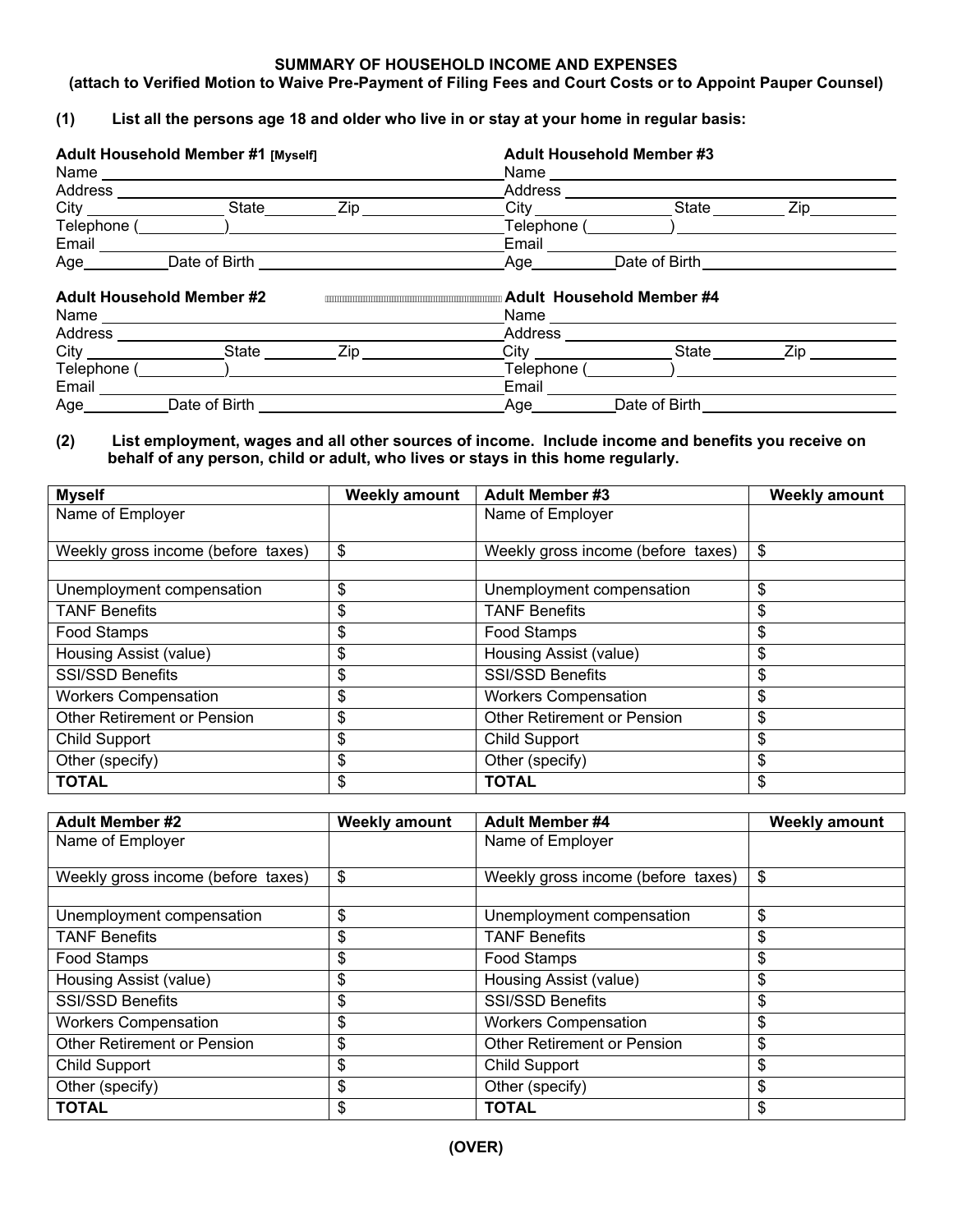| <b>Myself</b>                              | <b>Adult Member #3</b>                     |
|--------------------------------------------|--------------------------------------------|
| If not working, why not?                   | If not working, why not?                   |
|                                            |                                            |
|                                            |                                            |
|                                            |                                            |
| When and where last work? For how long?    | When and where last work? For how long?    |
|                                            |                                            |
|                                            |                                            |
|                                            |                                            |
| What efforts have been made to find a job? | What efforts have been made to find a job? |
|                                            |                                            |
|                                            |                                            |
|                                            |                                            |

| <b>Adult Member #2</b>                     | <b>Adult Member #4</b>                     |  |  |
|--------------------------------------------|--------------------------------------------|--|--|
| If not working, why not?                   | If not working, why not?                   |  |  |
|                                            |                                            |  |  |
|                                            |                                            |  |  |
|                                            |                                            |  |  |
| When and where last work? For how long?    | When and where last work? For how long?    |  |  |
|                                            |                                            |  |  |
|                                            |                                            |  |  |
|                                            |                                            |  |  |
| What efforts have been made to find a job? | What efforts have been made to find a job? |  |  |
|                                            |                                            |  |  |
|                                            |                                            |  |  |
|                                            |                                            |  |  |

# **(4) List all the persons age 17 and younger who live in or stay at your home on regular basis:**

|   | Name | Age | Date of Birth | <b>Name of Other Parent</b> |
|---|------|-----|---------------|-----------------------------|
|   |      |     |               |                             |
| ◠ |      |     |               |                             |
| ≏ |      |     |               |                             |
|   |      |     |               |                             |
|   |      |     |               |                             |
|   |      |     |               |                             |

# **(5) List your weekly household expenses:**

| <b>Item</b>                  | Amount | <b>Item</b>                         | Amount |
|------------------------------|--------|-------------------------------------|--------|
| Rent or Mortgage             |        | Other insurance                     |        |
| Utilities (gas, water, elec) |        | Personal hygiene and care           | \$     |
| Cell phone                   |        | Entertainment                       | \$     |
| Food and snacks              |        | Internet, cable and television fees | \$     |
| Child care                   |        | Tobacco - Cigarettes                | \$     |
| Child support                |        | Loan payments                       | \$     |
| Transportation (bus or car)  |        | Furniture/appliance rental          | \$     |
| Car insurance                |        | <b>Miscellaneous</b>                | \$     |
| Medical and dental bills     |        | Credit card payments                | S      |
| Medical insurance            |        | Other                               | \$     |
| Clothing                     |        | <b>TOTAL</b>                        |        |